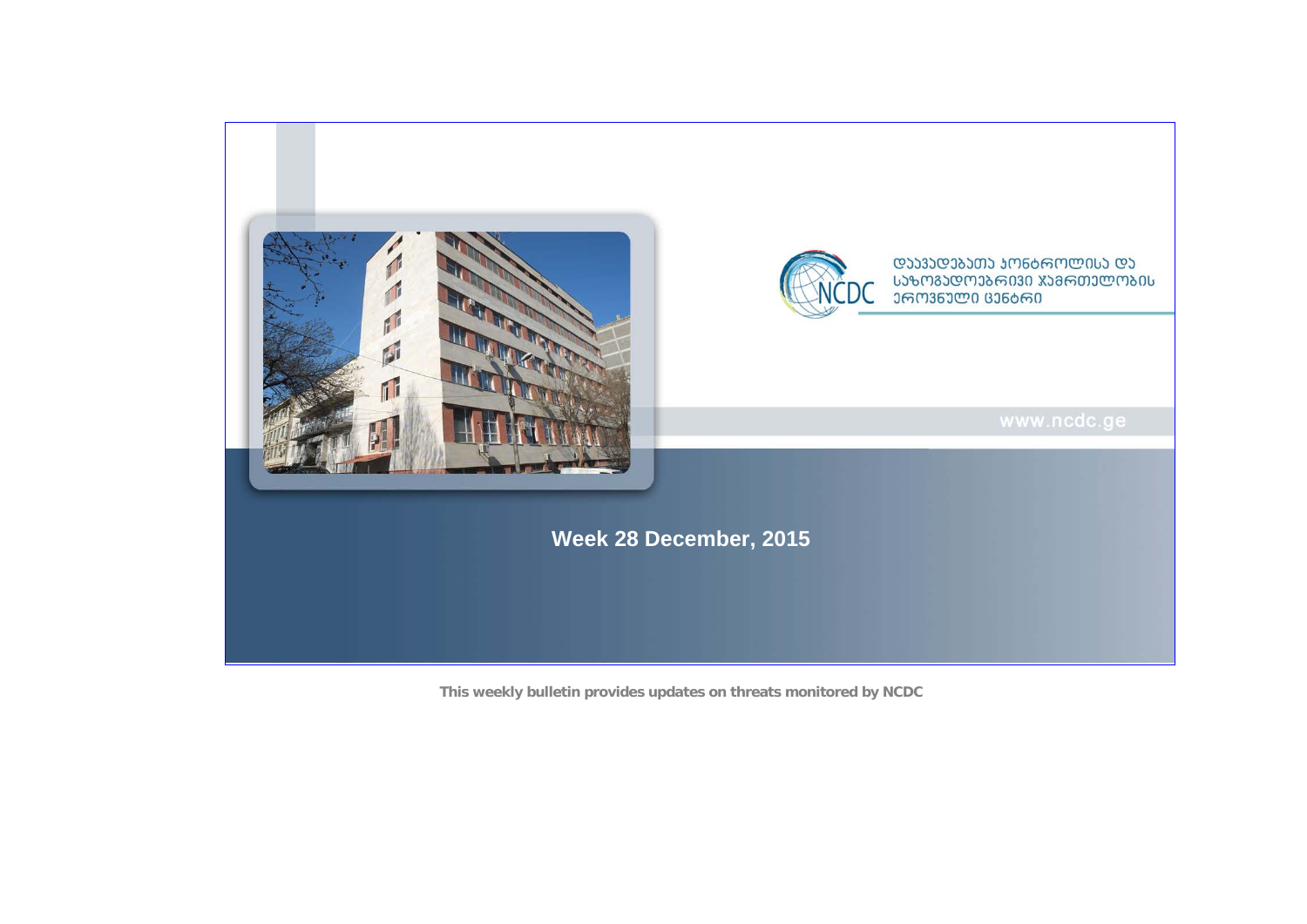Influenza-like illness (ILI) and Severe acute respiratory infections (SARI) 2013-14; 2014-15; 2015-16 season, by sentinel bases. (in the columns laboratoryconfirmed cases \*)

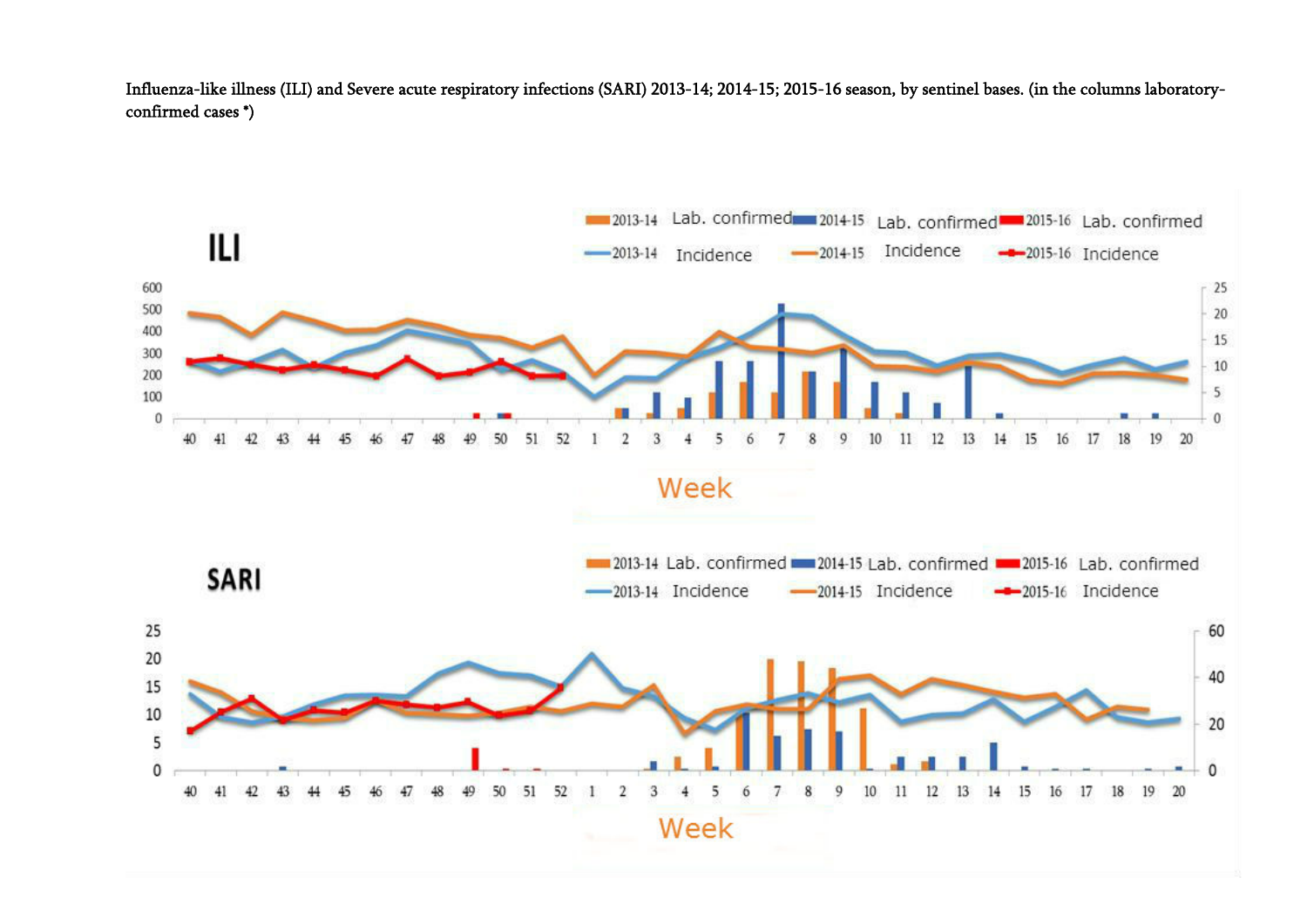## Influenza-like illness (ILI) 2014-15; Seasonal incidence during 2015-16<sup>\*\*</sup> (by sentinel bases \*\*\*)

| Week                                                                                                                                                                                                |  | 42 | 43 <sub>1</sub> | 44 | 45 | 46 <sup>°</sup> | 47 | 48 | 49 | 50 | 52 |  |  |  | ю | o | 10 <sup>°</sup> | 12 | 13 <sup>1</sup> | 14 | 15 | <b>16</b> | 17 | 18 | 19 |
|-----------------------------------------------------------------------------------------------------------------------------------------------------------------------------------------------------|--|----|-----------------|----|----|-----------------|----|----|----|----|----|--|--|--|---|---|-----------------|----|-----------------|----|----|-----------|----|----|----|
| 2014 1586 466.2 382.7 485.7 449.2 405.2 409.1 453,4 423,7 382,4 369,8 325,7 375,7 199,2 307,2 300,7 284,9 398,6 329,6 319,3 301,6 334,8 240,4 236,9 215,9 258,2 239,6 175,1 162,5 204,7 208,5 200,2 |  |    |                 |    |    |                 |    |    |    |    |    |  |  |  |   |   |                 |    |                 |    |    |           |    |    |    |
| 2015-1666 259,1 277,8 245,8 222,1 245,8 223,9 194,3 272,7 196,2 213,1 260,1 194,9 195,6                                                                                                             |  |    |                 |    |    |                 |    |    |    |    |    |  |  |  |   |   |                 |    |                 |    |    |           |    |    |    |

## Severe acute respiratory infections (SARI) 2014-15; Seasonal percentage during 2015-16<sup>\*\*</sup> (by sentinel bases<sup>\*\*\*</sup>)

| Week      | 40 |    | 42     | 43 44 45 |   | 46                                                                     | 47 | 48 | 49 | 50 | 51 | 52 |                                                                                                                          |  |  |  |  | 12. | -13 | 14 | 15 | 16 <sup>1</sup> | 17 | 18 | -19 |
|-----------|----|----|--------|----------|---|------------------------------------------------------------------------|----|----|----|----|----|----|--------------------------------------------------------------------------------------------------------------------------|--|--|--|--|-----|-----|----|----|-----------------|----|----|-----|
| 2014-1577 | 16 | 14 | 10   9 | 8        | 9 |                                                                        |    |    |    |    |    |    | 12,6 10,4 10,1 9,8 10,4 11,5 10,6 12 11,5 15,3 6,6 10,7 11,9 11,1 11,1 16,4 17 13,7 16,4 15,3 14,1 13 13,7 9,2 11,4 10,9 |  |  |  |  |     |     |    |    |                 |    |    |     |
| 2015-1666 |    |    |        |          |   | 7,1  10,5 12,9  9  10,8 10,4  12,5  11,8 11,3  12,3   9,9  10,7   14,8 |    |    |    |    |    |    |                                                                                                                          |  |  |  |  |     |     |    |    |                 |    |    |     |

Note:

\*laboratory confirmed cases are in absolute numbers

\*\*Incidence – number of cases per 100000 population

\*\*\*Sentinel bases – collection of statistic data from hospitals and outpatient clinics in different cities of Georgia and virology monitoring.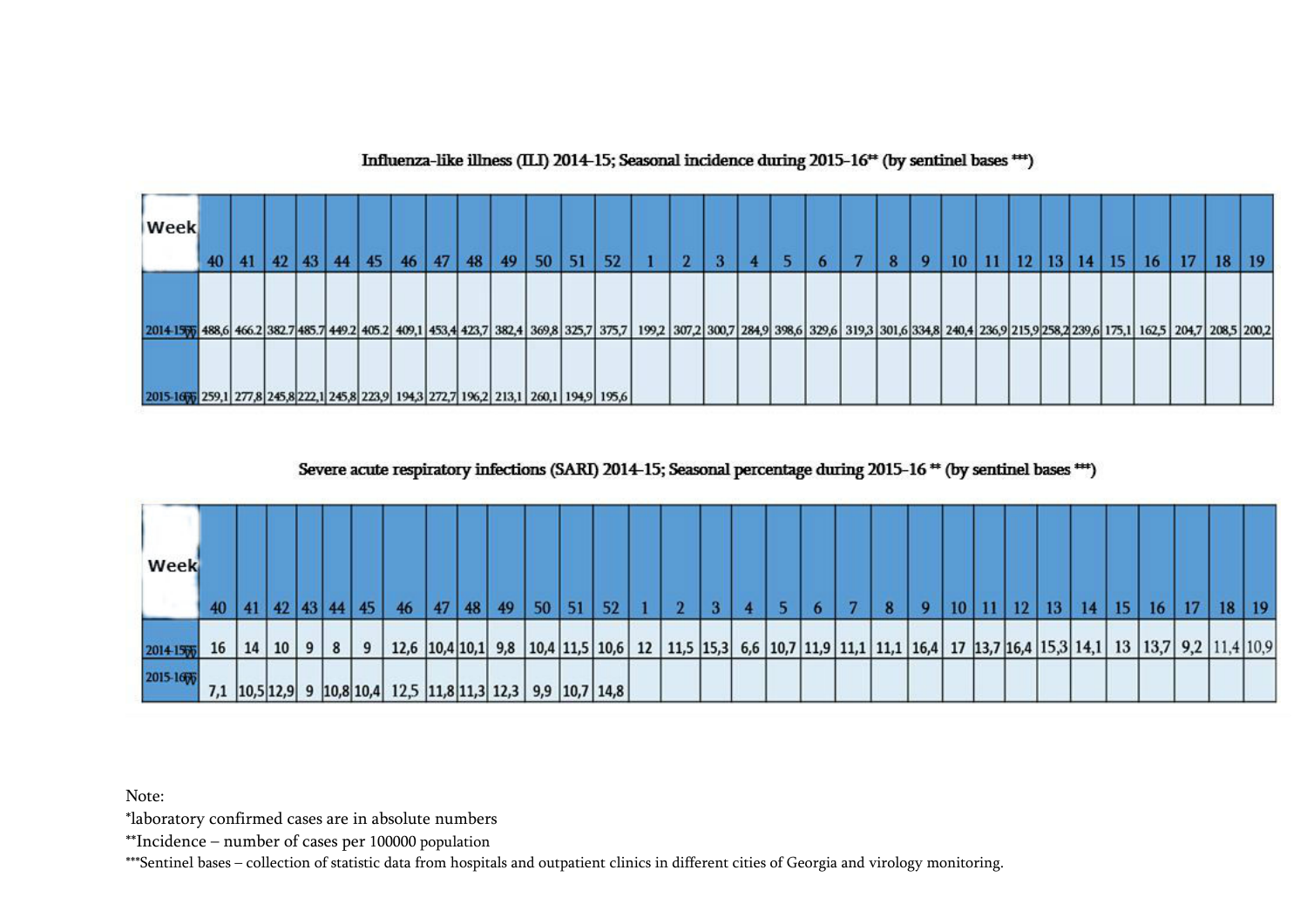Epid surveillance by sentinel bases and identification of circulating respiratory pathogens, Influenza 2015-16 yy season

| Week                                      | 40         | 41         | 42         | 43         | 44 | $ 45\rangle$ | 46         | 47        | 48                                          | 49 | 50         | 51         | 52         |  |  |  |  |  | 10 | м | 12 | 13 <sup>°</sup> | 14 | 15 | 16 17 | 18 | 19 20 |  |
|-------------------------------------------|------------|------------|------------|------------|----|--------------|------------|-----------|---------------------------------------------|----|------------|------------|------------|--|--|--|--|--|----|---|----|-----------------|----|----|-------|----|-------|--|
| Influenza A                               |            |            |            |            |    |              |            |           |                                             |    |            |            |            |  |  |  |  |  |    |   |    |                 |    |    |       |    |       |  |
| Influenza A/H1                            |            |            |            |            |    |              |            |           |                                             |    | $\sqrt{V}$ |            |            |  |  |  |  |  |    |   |    |                 |    |    |       |    |       |  |
| Influenza A/H3                            |            |            |            |            |    |              |            |           |                                             |    |            |            |            |  |  |  |  |  |    |   |    |                 |    |    |       |    |       |  |
| Influenza B                               |            |            |            |            |    |              |            |           |                                             |    |            |            |            |  |  |  |  |  |    |   |    |                 |    |    |       |    |       |  |
| <b>Rhinovirus</b>                         | V          |            | $\sqrt{2}$ |            |    | $\sqrt{2}$   | $\sqrt{2}$ |           | $\sqrt{2}$                                  |    |            | $\sqrt{2}$ | $\sqrt{ }$ |  |  |  |  |  |    |   |    |                 |    |    |       |    |       |  |
| Coronavirus<br>NL63/229E<br>/OC43/HKU1    | $\sqrt{ }$ |            |            | $\sqrt{ }$ |    |              |            |           | $\sqrt{2}$ $\sqrt{2}$ $\sqrt{2}$ $\sqrt{2}$ |    |            |            | $\sqrt{ }$ |  |  |  |  |  |    |   |    |                 |    |    |       |    |       |  |
| Parainfluenza 1, 2,<br>3, 4,              |            | $\sqrt{ }$ |            | $\sqrt{ }$ |    |              |            |           | $\sqrt{2}$ $\sqrt{2}$ $\sqrt{2}$            |    |            |            | $\sqrt{}$  |  |  |  |  |  |    |   |    |                 |    |    |       |    |       |  |
| Human<br>metapneumovirus<br>A/B           |            |            |            |            |    |              |            |           |                                             |    |            |            |            |  |  |  |  |  |    |   |    |                 |    |    |       |    |       |  |
| <b>Bocavirus</b>                          |            | $\sqrt{}$  |            | $\sqrt{ }$ |    |              |            | $\sqrt{}$ |                                             |    |            |            | $\sqrt{ }$ |  |  |  |  |  |    |   |    |                 |    |    |       |    |       |  |
| <b>Respiratory syncytial</b><br>virus A/B |            |            |            |            |    |              |            |           |                                             |    |            | $\sqrt{ }$ | $\sqrt{}$  |  |  |  |  |  |    |   |    |                 |    |    |       |    |       |  |
| <b>Adenovirus</b>                         |            |            |            |            |    |              |            |           |                                             |    |            |            |            |  |  |  |  |  |    |   |    |                 |    |    |       |    |       |  |

During the season of reporting period 2015-16, by data of **28.12.2015,** laboratory confirmed 15 cases of influenza **(A/H1N1)** were detected (by sentinel bases)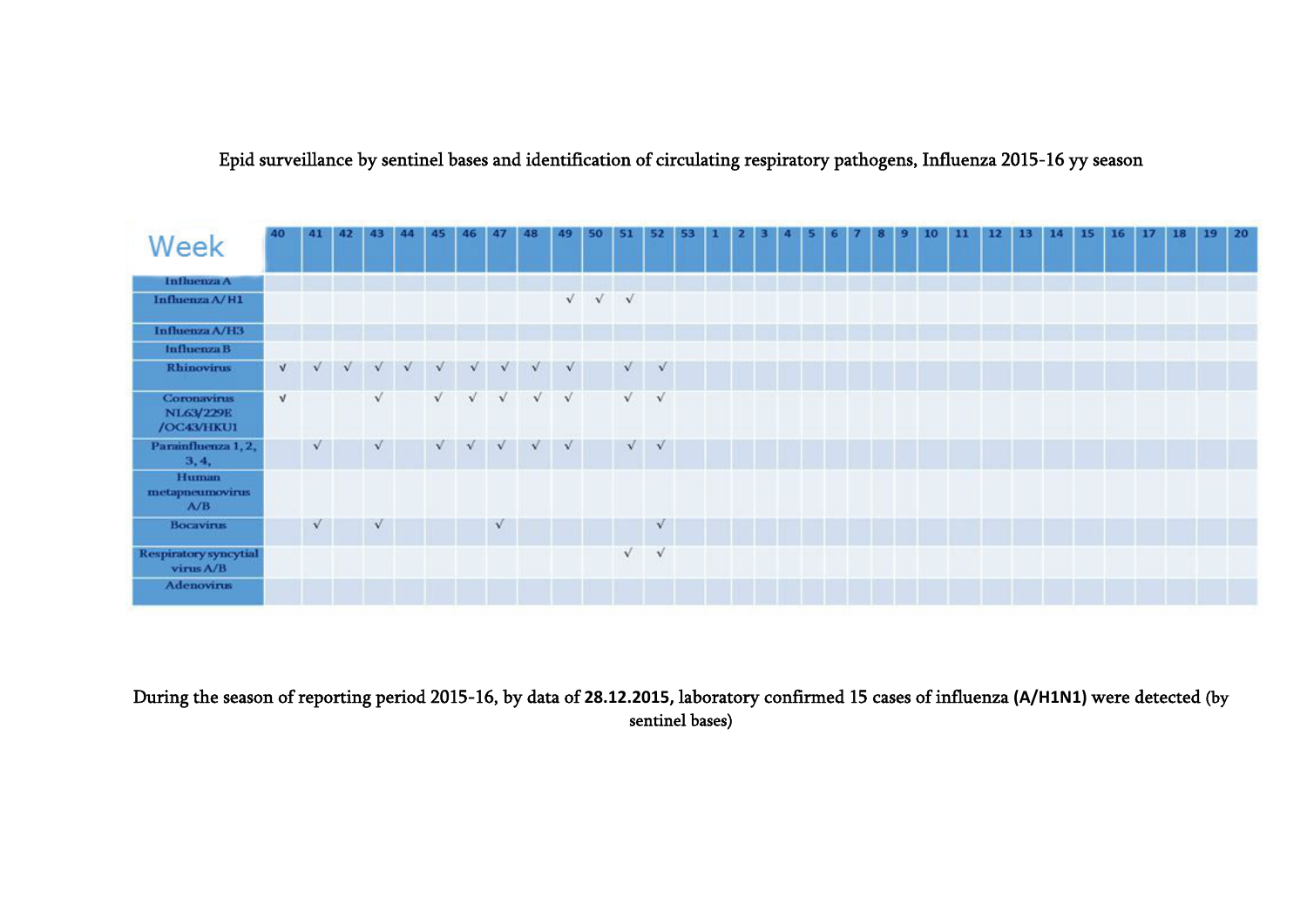In the reporting period December 28. 2015, 1035 cases of *Shiglosis* were registred.

Shigelosis cases in Georgia during 2015